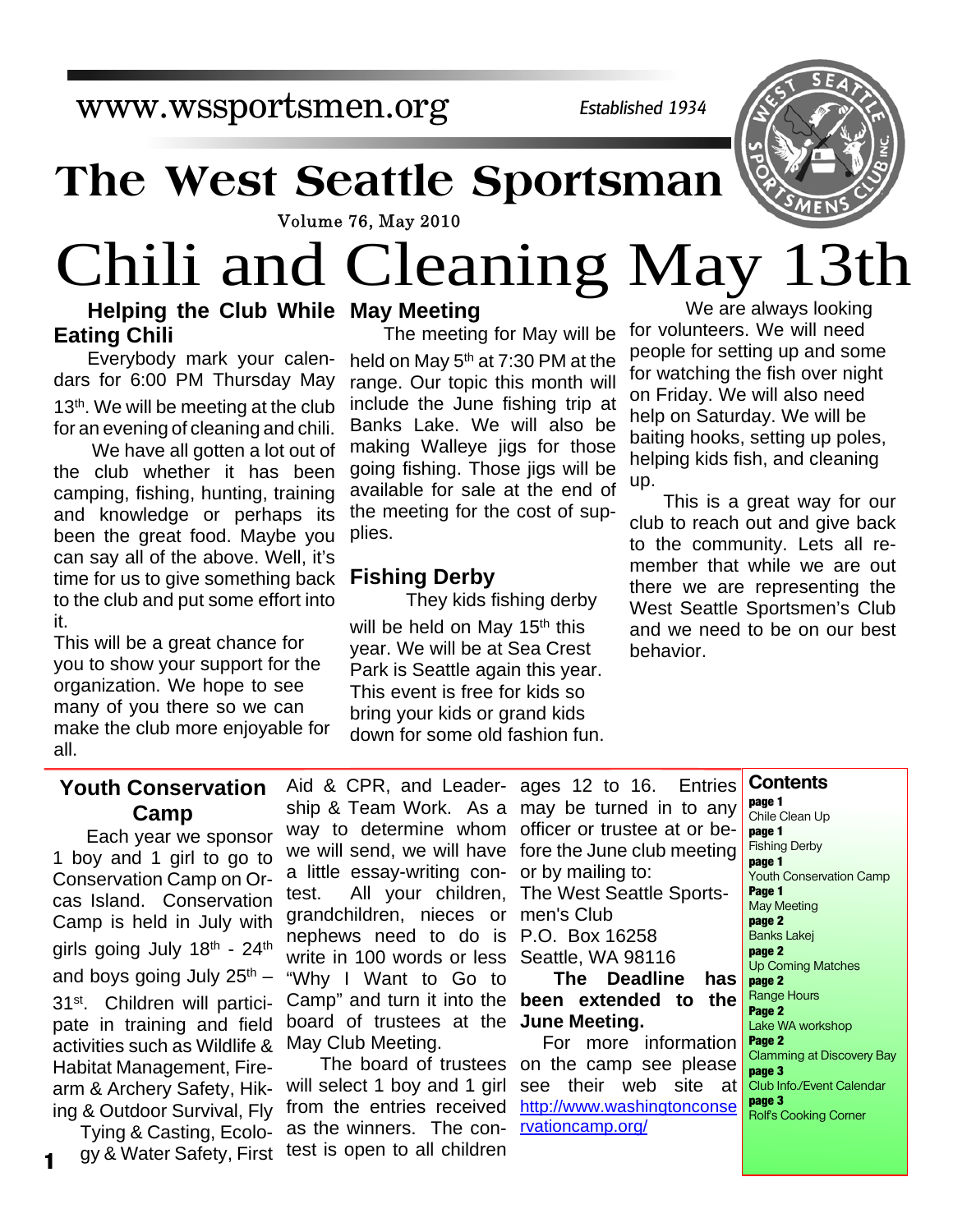#### **June Fishing at Banks Lake**

 The fishing trip for Banks Lake is fast approaching. It will be on the first weekend of June, the 4th – 6th. There will be Walleye, Bass, and Trout fish we will be fishing for.

 There should still be plenty of fish left out there to get. The Walleyes are supposed to be good eating so make sure you read up on the best way to catch those.

 All of our slots have been filled at Banks Lake but there are other lakes and campgrounds in the area to stay at. There is Blue Lake, Soap Lake, Steamboat rock State Park, and Coulee City to start with.

Make sure you pay for your reservations at the May meeting. You'll need to pay ahead of time so you won't lose your spot. All money can be turned in to Greg.†

#### **Workshop scheduled to discuss report on Lake Washington sockeye salmon**

OLYMPIA - The Washington Department of Fish and Wildlife (WDFW) will host a public workshop May 26 in Issaquah to discuss a recent report that provides an analysis of data that could be used in determining management goals for sockeye salmon returning to Lake Washington and the Cedar River.

The workshop is scheduled from 6-8 p.m. at WDFW's Issaquah Hatchery, 125 W Sunset Way. During the meeting, WDFW staff will discuss the report, which is based on an independent review Lake Washington sockeye salmon populations, including the Cedar River stock.

The report provides an independent assessment of the biological characteristics of Lake Washington sockeye, including productivity and returns per spawning fish, said Jim Scott, assistant director of WDFW's fish program.

"This information provides a starting point for discussions with tribal co-managers, our constituents and other stakeholders about future sockeye salmon management in Lake Washington," Scott said. "We'd like to hear from anglers and others interested in Lake Washington sockeye as we look into the pro-

**Up coming Small bore & Air Matches**

Nov 20 Puyallup JORC (West) Dec 4 Olympia JOARC (West)

May 7 Wenatchee Junior air rifle match May 8-9 Wenatchee Jr. Outdoor Championships Jun 5-6 Tacoma Schützenfest / NRA 3-P Championship Jun 12-13 Tacoma Koehler Memorial prone Jul 24-25 Vancouver NRA 3-Position Regional Aug 20-22 Tacoma State Smallbore International Camp Sep 11 Puyallup State 4-H Championship Sep 11-12 Tacoma State Conventional Prone Championship Sep 25-26 Tacoma Schützenfest / Outdoor Int'l Championship<br>Oct 30-31 Olympia State Indoor Int'l 3-P Championship (West) State Indoor Int'l 3-P Championship (West) ductivity of these fish in the watershed and how we currently manage our sockeye fisheries there."

The report, entitled "Cedar River and Lake Washington Sockeye Salmon Biological Reference Point Estimates," is available on WDFW's web site at http://wdfw.wa.gov/fish/papers/ce dar\_lk\_wash\_sockeye/

The recreational sockeye fishery in Lake Washington last opened in 2006, when about 470,000 sockeye returned to the watershed. Currently, a return of more than 350,000 sockeye is needed before fishery managers will consider opening a recreational fishery in the lake.

#### **Shrimp Season Opens**

Fishing will be open in the following areas:

- **Marine Areas 4** (east of the Bo- $\bullet$ nilla-Tatoosh line), **5 and 6** (excluding shrimp districts), will open daily beginning May 1 at 7 a.m. The spot shrimp season closes when quota is attained or Sept. 15, whichever comes first.
- **Discovery Bay Shrimp District**  $\bullet$ **(Marine Area 6)** will be open May 1 and 5 from 7 a.m. to 3 p.m. Additional dates will be announced if sufficient quota remains.
- $\bullet$ **Marine Area 7** opens May 1 at 7 a.m., and will be open on May 5, 6, 7, 8, 21 and 22. Additional dates will be announced if sufficient quota remains.

#### *Continued on Page 4*

#### **Range Hours and Activity**

Monday - Small Bore - 6 PM, Tuesday - Winter Rifle League, Wednesday - Juniors, Thursday Winter Pistol League - Call Fred Burr at 206-935-4883 for information.

Cost: Adult members \$2.00, non- members \$4.00, Juniors \$1.00.

Volume 76, May 2010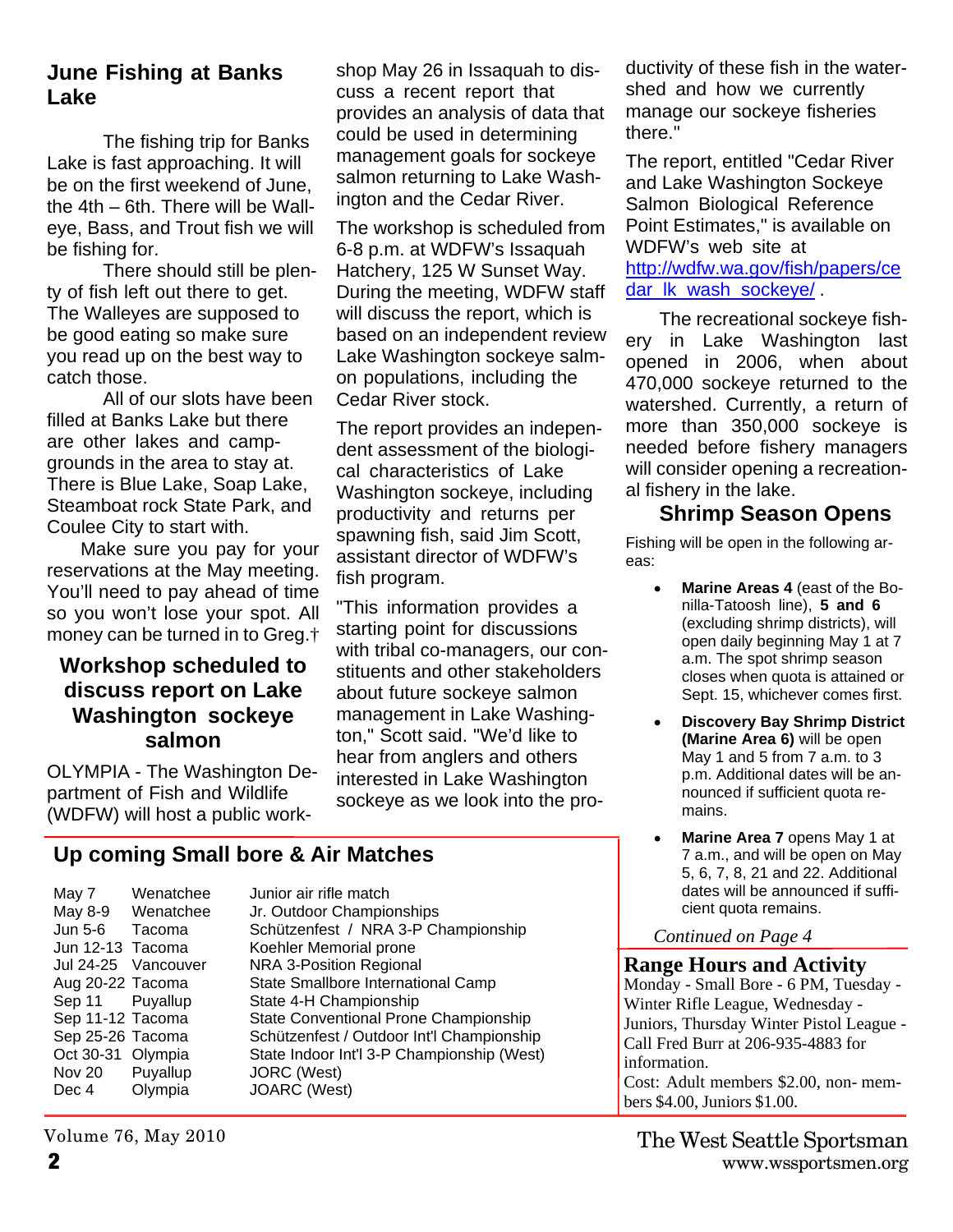#### **The West Seattle Sportsmen's Club Sponsors of the Roger Dahl Rifle Training Range**

| Sponsors of the Roger Dahl Rifle Training Range                                                                                                                                                                                                                                                                                                                                                                                                                                                                                                                                                          |                                              |                                                                                                                                                                                                                                                                                                                                                                                                                                                                                                                                                                                 |                              |                                                                                                             |                                                                                                                                                                                                                                                                                                                                                                                                                                                                                                                                          |  |
|----------------------------------------------------------------------------------------------------------------------------------------------------------------------------------------------------------------------------------------------------------------------------------------------------------------------------------------------------------------------------------------------------------------------------------------------------------------------------------------------------------------------------------------------------------------------------------------------------------|----------------------------------------------|---------------------------------------------------------------------------------------------------------------------------------------------------------------------------------------------------------------------------------------------------------------------------------------------------------------------------------------------------------------------------------------------------------------------------------------------------------------------------------------------------------------------------------------------------------------------------------|------------------------------|-------------------------------------------------------------------------------------------------------------|------------------------------------------------------------------------------------------------------------------------------------------------------------------------------------------------------------------------------------------------------------------------------------------------------------------------------------------------------------------------------------------------------------------------------------------------------------------------------------------------------------------------------------------|--|
| <b>OFFICERS</b>                                                                                                                                                                                                                                                                                                                                                                                                                                                                                                                                                                                          |                                              | <b>TRUSTEES</b>                                                                                                                                                                                                                                                                                                                                                                                                                                                                                                                                                                 |                              | <b>LIFE TIME MEMBERS</b>                                                                                    |                                                                                                                                                                                                                                                                                                                                                                                                                                                                                                                                          |  |
| President - Tony Olszewski<br>Vice Pres. - Steve Loo<br>Secretary - Kristin Shamek<br>Treasurer - Jerry Mascio<br>Rec. Sec. - Roz Mascio                                                                                                                                                                                                                                                                                                                                                                                                                                                                 | 425-226-5643<br>206-719-3528<br>206-719-3529 | Greg Boyd<br>Fred Burr<br><b>Richard George</b>                                                                                                                                                                                                                                                                                                                                                                                                                                                                                                                                 | 206-965-9629<br>206-935-4883 | Fred Burr<br>Ernie Frey<br><b>Frank Novito</b><br>Roz & Jerry Mascio<br>Contact us at: info@wssportsmen.org |                                                                                                                                                                                                                                                                                                                                                                                                                                                                                                                                          |  |
|                                                                                                                                                                                                                                                                                                                                                                                                                                                                                                                                                                                                          |                                              |                                                                                                                                                                                                                                                                                                                                                                                                                                                                                                                                                                                 |                              |                                                                                                             |                                                                                                                                                                                                                                                                                                                                                                                                                                                                                                                                          |  |
| Rolf's Cooking Corner                                                                                                                                                                                                                                                                                                                                                                                                                                                                                                                                                                                    |                                              | Preheat oven to 350° and grease a<br>9 x 12 inch casserole dish. Mix                                                                                                                                                                                                                                                                                                                                                                                                                                                                                                            |                              |                                                                                                             | Pairs well with a corn and<br>black bean salad                                                                                                                                                                                                                                                                                                                                                                                                                                                                                           |  |
| <b>Sour Cream</b><br><b>Pheasant En-</b><br>chiladas<br>4 Whole Pheasant<br>Breasts (cook in wine or salsa for 3<br>hours and chop)<br>2 Cans of Cream of Chicken Soup<br>1-Pint Sour Cream<br>4 oz. Chopped Green Chilies (save<br>some for Garnish)<br>1 Dozen Flour Tortillas<br>3⁄4 Cup Chopped Onions<br>3 Cups Grated Cheddar and<br>Monterey Jack Cheese                                                                                                                                                                                                                                          |                                              | pheasant meat, soup, sour cream<br>and chilies together. Spread a thin<br>layer of the pheasant mixture down<br>the center of each tortilla (reserving<br>top). Sprinkle in the chopped onion<br>and the cheese (reserving some<br>cheese for the top). Roll up the torti-<br>lla and place seam side down in the<br>dish. Pour remaining pheasant mix-<br>ture over the top of the rolled tortillas<br>and sprinkle with the remaining<br>cheese. Bake 25-30 minutes. Gar-<br>nish with black olives, green onions,<br>and additional chilies if desired.<br>Serves 6-8 people |                              |                                                                                                             | <u>Events</u><br><u>Calendar</u><br>May 5 <sup>th</sup> - Club Meeting<br>some of the pheasant mixture for the May $13th$ – Club Clean Up<br>May 15 <sup>th</sup> - Kids Fishing<br>Derby<br>May 19th - Board Meeting<br>June 2 <sup>nd</sup> - Clam Bake<br>June 3rd - 6th - Fresh Water<br>Fishing Trip to<br><b>Banks Lake</b><br>If you have any ideas for pro-<br>grams to have at the club meet-<br>ings or any good outing ideas<br>let one of the Officers or Trust-<br>ees know. You may contact us<br>at: info@wssportsmen.org |  |
| <b>New</b>                                                                                                                                                                                                                                                                                                                                                                                                                                                                                                                                                                                               |                                              |                                                                                                                                                                                                                                                                                                                                                                                                                                                                                                                                                                                 |                              |                                                                                                             | <b>Renewal</b>                                                                                                                                                                                                                                                                                                                                                                                                                                                                                                                           |  |
| <b>MEMBERSHIP APPLICATION</b><br><b>WEST SEATTLE SPORTSMEN'S CLUB</b>                                                                                                                                                                                                                                                                                                                                                                                                                                                                                                                                    |                                              |                                                                                                                                                                                                                                                                                                                                                                                                                                                                                                                                                                                 |                              |                                                                                                             |                                                                                                                                                                                                                                                                                                                                                                                                                                                                                                                                          |  |
|                                                                                                                                                                                                                                                                                                                                                                                                                                                                                                                                                                                                          |                                              |                                                                                                                                                                                                                                                                                                                                                                                                                                                                                                                                                                                 |                              |                                                                                                             |                                                                                                                                                                                                                                                                                                                                                                                                                                                                                                                                          |  |
|                                                                                                                                                                                                                                                                                                                                                                                                                                                                                                                                                                                                          |                                              |                                                                                                                                                                                                                                                                                                                                                                                                                                                                                                                                                                                 |                              |                                                                                                             | Date                                                                                                                                                                                                                                                                                                                                                                                                                                                                                                                                     |  |
| _, Washington, being interested in the<br>οt<br>propagation and conservation of game birds, game animals, and fish in the State of Washington, do hereby apply<br>for membership in the WEST SEATTLE SPORTSMEN'S CLUB and tender herewith the sum of \$<br>payment of one year's dues.<br>"I solemnly swear that I will abide by the Constitution and By-Laws of the West Seattle Sportsmen's Club and<br>help in its up-building and I will not willfully disobey the Game Laws wherever I fish or hunt. I will always be<br>a true sportsman both in the field and to my brother members at all times. |                                              |                                                                                                                                                                                                                                                                                                                                                                                                                                                                                                                                                                                 |                              |                                                                                                             |                                                                                                                                                                                                                                                                                                                                                                                                                                                                                                                                          |  |
|                                                                                                                                                                                                                                                                                                                                                                                                                                                                                                                                                                                                          |                                              |                                                                                                                                                                                                                                                                                                                                                                                                                                                                                                                                                                                 |                              | If you would like to                                                                                        |                                                                                                                                                                                                                                                                                                                                                                                                                                                                                                                                          |  |
|                                                                                                                                                                                                                                                                                                                                                                                                                                                                                                                                                                                                          |                                              |                                                                                                                                                                                                                                                                                                                                                                                                                                                                                                                                                                                 |                              | receive the Club<br>newsletter by email<br>check here.                                                      |                                                                                                                                                                                                                                                                                                                                                                                                                                                                                                                                          |  |
|                                                                                                                                                                                                                                                                                                                                                                                                                                                                                                                                                                                                          |                                              |                                                                                                                                                                                                                                                                                                                                                                                                                                                                                                                                                                                 |                              |                                                                                                             |                                                                                                                                                                                                                                                                                                                                                                                                                                                                                                                                          |  |
|                                                                                                                                                                                                                                                                                                                                                                                                                                                                                                                                                                                                          |                                              |                                                                                                                                                                                                                                                                                                                                                                                                                                                                                                                                                                                 |                              |                                                                                                             |                                                                                                                                                                                                                                                                                                                                                                                                                                                                                                                                          |  |

Recommended by\_\_\_\_\_\_\_\_\_\_\_\_\_\_\_\_\_\_\_\_\_\_\_\_\_\_\_\_\_\_\_\_\_\_\_\_\_\_\_\_ (New Only)

Volume 76, May 2010

www.wssportsmen.org **3** The West Seattle Sportsman